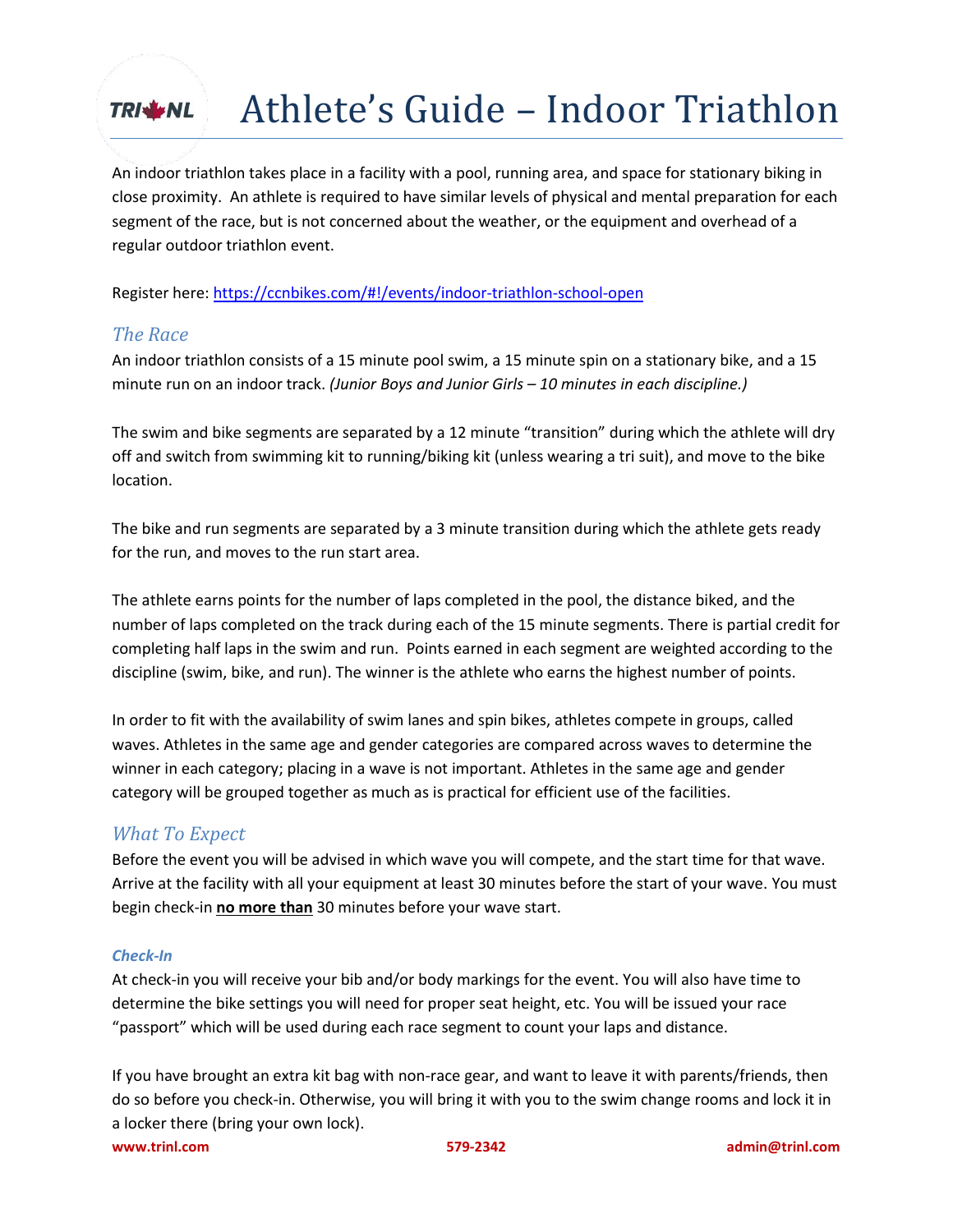A wave leader will gather you together with the other participants in the wave, collect your passport, and you will move to the swim change rooms at the MUN pool. Whenever you are moving between segments you will move as a group with the rest of your wave, and the wave leader. Please be considerate of your fellow wave racers and do not delay the group movements.

#### *The Swim*

At the swim change rooms you will change into your swimming kit. You will bring all your race gear in your race kit bag out to the swim deck (do not bring your extra kit bag!). There will be two swimmers in each lane, one assigned to the right-hand side, and one to the left-hand side. There are five minutes between each swim wave segment, so once you are in the water, you should have a couple of minutes to do some warm up laps. Your swim must start on time so that the schedule of the other waves and segments is not compromised.

After the start signal, you will swim continuously on your side of the lane, using any stroke you want, for fifteen minutes. You can rest at either end of the pool whenever you want, but the time will not stop while you are resting. Once the signal to stop has sounded you should finish swimming when you reach either end of the pool, and immediately exit the pool. You have ten minutes to get to the bike segment.

#### *Transition 1*

Pick up your race kit bag with your race gear as you leave the pool deck. Move quickly into the change room, dry off, and put on your kit for the bike segment (if you are not wearing a tri suit). You have only a couple of minutes to dry/change before you must assemble outside the change rooms with the wave leader to be escorted to the bike location with all your gear.

Once at the bike location, complete any kit preparations. As soon as you can access your assigned bike, use the bike settings you determined at check in to prepare the bike and mount the bike. You may have a few minutes to spin for warm up.

#### *The Spin*

Prior to the bike start, all bikes must stop so that the distance counters can be set to zero. Once that is done, you must not spin until the start signal. Once started, spin as much as you can for the fifteen minutes. Stop spinning and apply your brake as soon as the stop signal is sounded. Dismount your bike immediately, collect all your gear, and regroup with your wave leader.

#### *Transition 2*

The wave leader will move you to the run start position. Make any kit changes necessary.

#### *The Run*

Assemble on the track for the start signal. Do as many laps as you can for the fifteen minutes of the segment. Once the stop signal has been given, immediately go to original start line, exit the track, and retrieve your gear. Your race is over! Return to the MUN change rooms, if needed, to change out of your racing kit before departing the facility.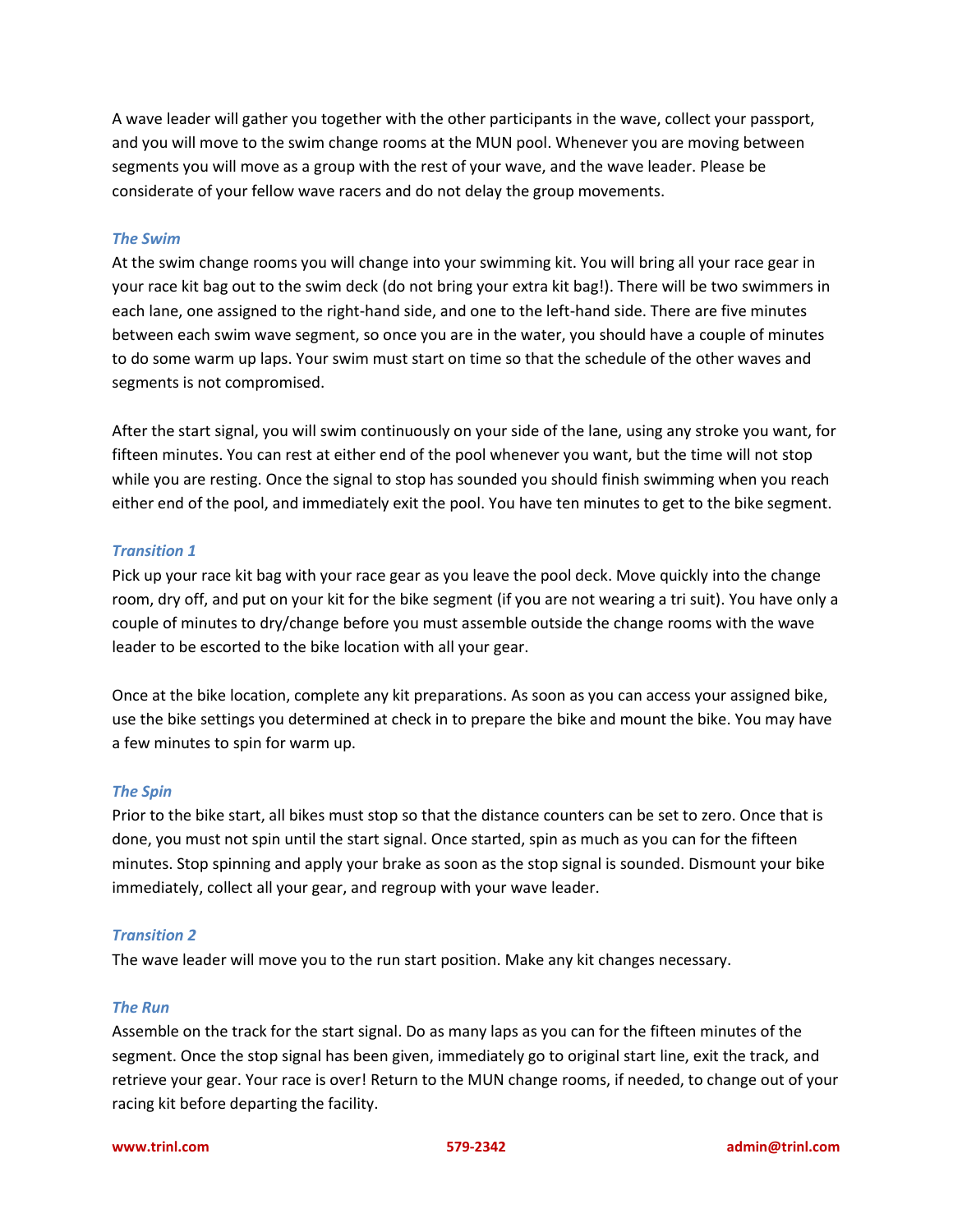# *Equipment*

The following items are required for your participation:

- Racing Kit:
	- o Triathlon suit, or
	- o Swim suit, running shorts, running shirt
- Running shoes
- Towel
- Small kit bag (small backpack or string bag or similar)

Optional items which you may find useful to bring:

- Swim goggles
- Swim cap
- Flip-flops for pool deck
- SPD-compatible cycling shoes
- Wristwatch
- Socks
- Second Towel
- Water bottle

All of the above items must be **on you, or must fit in the small kit bag** which you will bring around the facility during your race. Once the race has started you may not access other equipment or supplies, or receive assistance from anyone, expect as may be provided by the race organizer (such as at water stations).

You may also want to wear or bring things such as a warm up suit, change of clothes, and personal items for changing after the competition. These should be in a separate kit bag from your competition kit bag. You may leave this kit bag and its contents with parents or friends before you check-in. Or, bring it with you and lock it in one of the lockers at the MUN pool change rooms (bring your own lock) after check-in when your wave is brought to the change room.

### *Parents, Friends, Spectators, Coaches*

Athletes are not permitted to receive any assistance during the actual competition. As well, there is no space or availability to allow for anyone but competitors and organizers to access the areas of the facility where the competition is taking place. Parents, friends, spectators, and coaches are therefore not permitted to stay with athletes once check-in has begun. They must move to the upper level of the Field House from which they can view all three segments of the competition.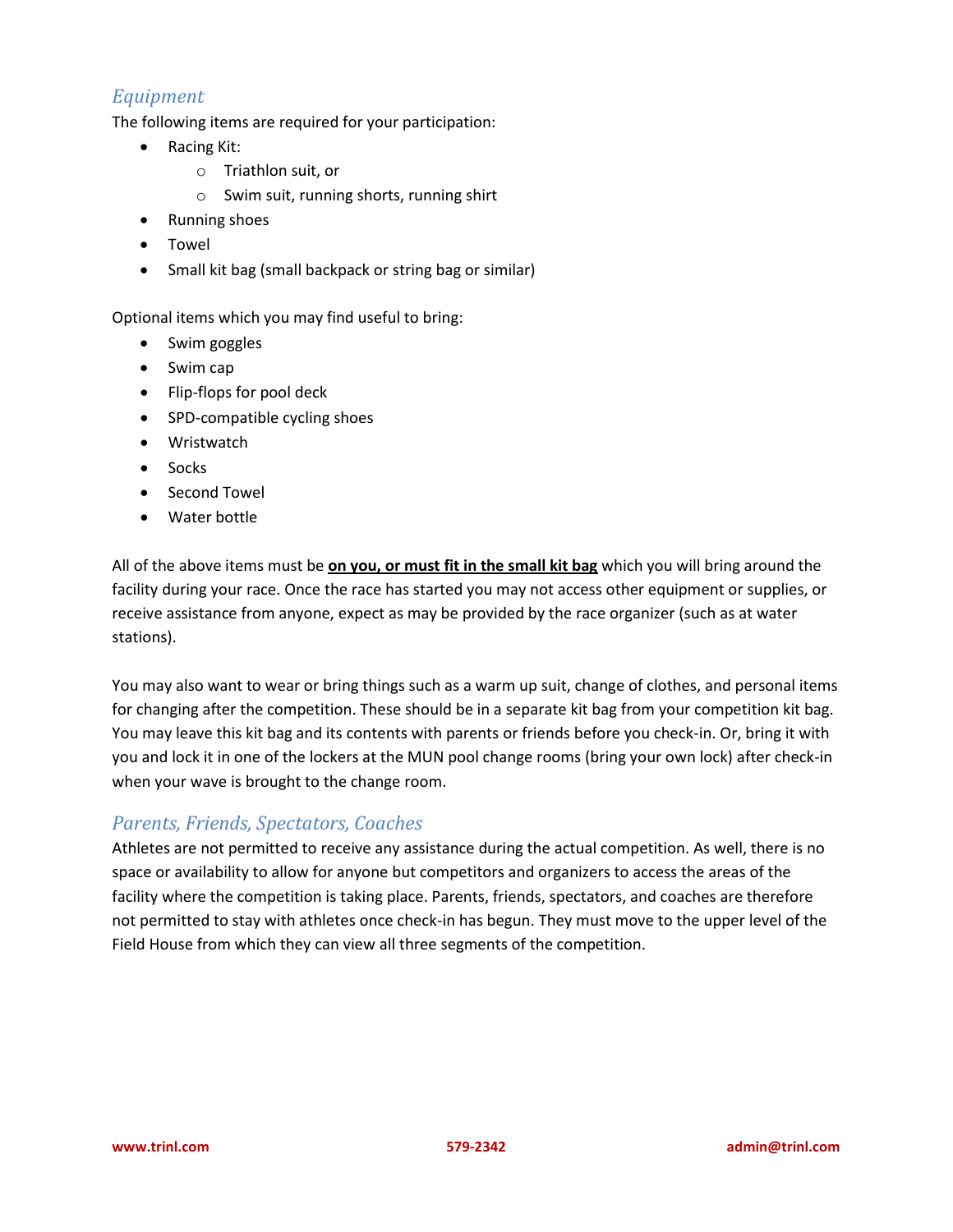# *Training Tips*

Triathlon is an **endurance race** spread across (usually) three sports. Our indoor triathlon consists of a pool swim, cycling on a spin bike, and running on an indoor track. Each segment is 10 minutes long (for junior high) or 15 minutes long (for senior high).

Athletes need to develop basic **cardiovascular fitness** – the ability to exercise for a period of time without becoming overly tired because your heart, lungs, and blood vessels are healthy. This can be accomplished by walking, jogging, running, swimming, cycling, dancing or any combination of these and similar activities conducted on a regular basis.

The frequency and duration of such activities depends on the level of fitness already achieved. Workouts might be as short as 15 – 30 minutes of light activity daily starting out, and build to an hour or more of intense exercise after many weeks. A combination of different activities is ideal for overall fitness as different activities will condition different parts of the body.

In an endurance event athletes need to maintain a high level of activity for a significant length of time. Our race will last 30 minutes or 45 minutes depending on your category. The breaks are not sufficiently long to allow you to fully recover between segments. **Pacing** is of vital importance to a successful performance and feeling good at the end of your race.

Athletes who rush off at full speed at the start of a segment (racing anaerobically – faster than your breathing can maintain) will quickly run out of breath and slow, and may have difficulty completing the full segment.

To ensure this doesn't happen to you, work on understanding your pace in each segment. As part of working on your cardiovascular fitness do pool swims, spin bike sessions, and runs that are at least as long as the segments in your race, and gain an understanding of just how long you need to maintain your race speed – learn what pace you can maintain. This will also allow you to become comfortable with the equipment and arrangements for each sport.

Once you have developed good cardiovascular fitness and become comfortable with the distances to be raced in each sport, you can consider more advanced training. Such training would work on improving technique and efficiency, and improving your body's ability to race at higher speeds. This level of training usually requires coaching assistance.

Lane swims in local pools can be used for swim training. Similarly, many community and commercial gym facilities provide access to spin bikes and spin classes. Indoor running can be accomplished in school gyms, and as spring progresses, can be moved outdoors.

Good luck in your preparations!